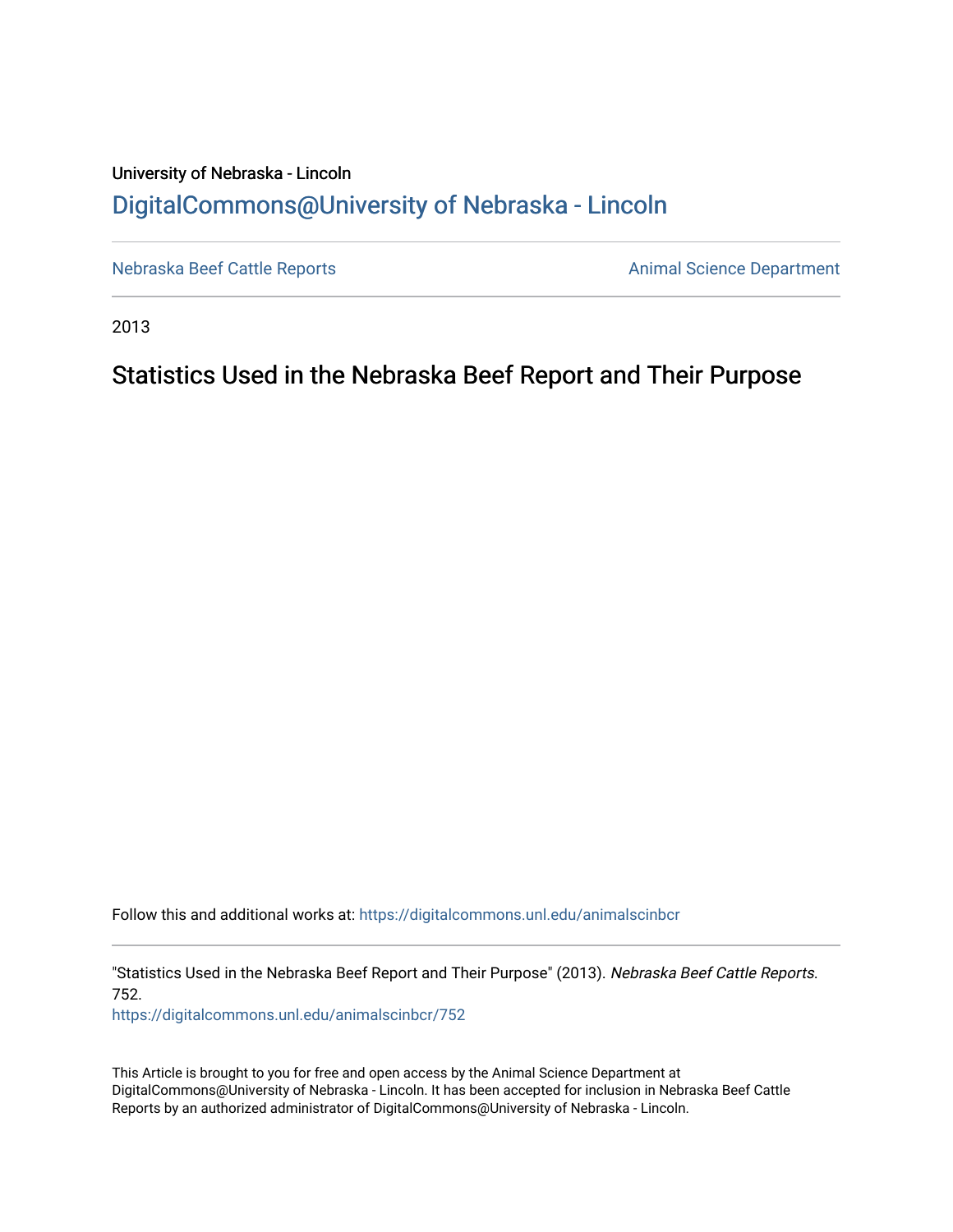# **Statistics Used in the Nebraska Beef Report and Their Purpose**

The purpose of beef cattle and beef product research at University of Nebraska–Lincoln is to provide reference information that represents the various populations (cows, calves, heifers, feeders, carcasses, retail products, etc.) of beef production. Obviously, the researcher cannot apply treatments to every member of a population; therefore, he/ she must sample the population. The use of statistics allows the researcher and readers of the *Nebraska Beef Report* the opportunity to evaluate separation of random (chance) occurrences and real biological effects of a treatment. Following is a brief description of the major statistics used in the beef report. For a more detailed description of the expectations of authors and parameters used in animal science see *Journal of Animal Science Style and Form* at: *http://jas.fass.org/misc/ifora.shtml*.

- **Mean** Data for individual experimental units (cows, steers, steaks) exposed to the same treatment are generally averaged and reported in the text, tables and figures. The statistical term representing the average of a group of data points is mean.
- **Variability** The inconsistency among the individual experimental units used to calculate a mean for the item measured is the variance. For example, if the ADG for *all* the steers used to calculate the mean for a treatment is 3.5 lb then the variance is zero. But, this situation never happens! However, if ADG for individual steers used to calculate the mean for a treatment range from 1.0 lb to 5.0 lb, then the variance is large. The variance may be reported as standard deviation (square root of the variance) or as standard error of the mean. The standard error is the standard deviation of the mean as if we had done repeated samplings of data to calculate multiple means for a given treatment. In most cases treatment means and their measure of variability will be expressed as follows:  $3.5 \pm 0.15$ . This would be a mean of 3.5 followed by the standard error of the mean of 0.15. A helpful step combining both the mean and the variability from an experiment to conclude whether the treatment results in a real biological effect is to calculate a 95% confidence interval. This interval would be twice the standard error added to and subtracted from the mean. In the example above, this interval is 3.2-3.8 lb. If in an experiment, these intervals calculated for treatments of interest overlap, the experiment does not provide satisfactory evidence to conclude that treatments effects are different.
- *P* **Value**  Probability (*P* Value) refers to the likelihood the observed differences among treatment means are due to chance. For example, if the author reports  $P \le 0.05$  as the significance level for a test of the differences between treatments as they affect ADG, the reader may conclude there is less than a 5% chance the differences observed between the means are a random occurrence and the treatments do not affect ADG. Hence we conclude that, because this probability of chance occurrence is small, there must be difference between the treatments in their effect on ADG. It is generally accepted among researchers when *P* values are less than or equal to 0.05, observed differences are deemed due to important treatment effects. Authors occasionally conclude that an effect is significant, hence real, if P values are between 0.05 and 0.10. Further, some authors may include a statement indicating there was a "tendency" or "trend" in the data. Authors often use these statements when *P* values are between 0.10 and 0.15, because they are not confident the differences among treatment means are real treatment effects. With *P* values of 0.10 and 0.15 the chance random sampling caused the observed differences is 1 in 10 and 1 in 6.7, respectively.
- **Linear & Quadratic Contrasts** Some articles contain linear (L) and quadratic (Q) responses to treatments. These parameters are used when the research involves increasing amounts of a factor as treatments. Examples are increasing amounts of a ration ingredient (corn, by-product, or feed additive) or increasing amounts of a nutrient (protein, calcium, or vitamin E). The L and Q contrasts provide information regarding the shape of the response. Linear indicates a straight line response and quadratic indicates a curved response. P-values for these contrasts have the same interpretation as described above.
- **Correlation (r)** Correlation indicates amount of linear relationship of two measurements. The correlation coefficient can range from B1 to 1. Values near zero indicate a weak relationship, values near 1 indicate a strong positive relationship, and a value of B1 indicates a strong negative relationship.